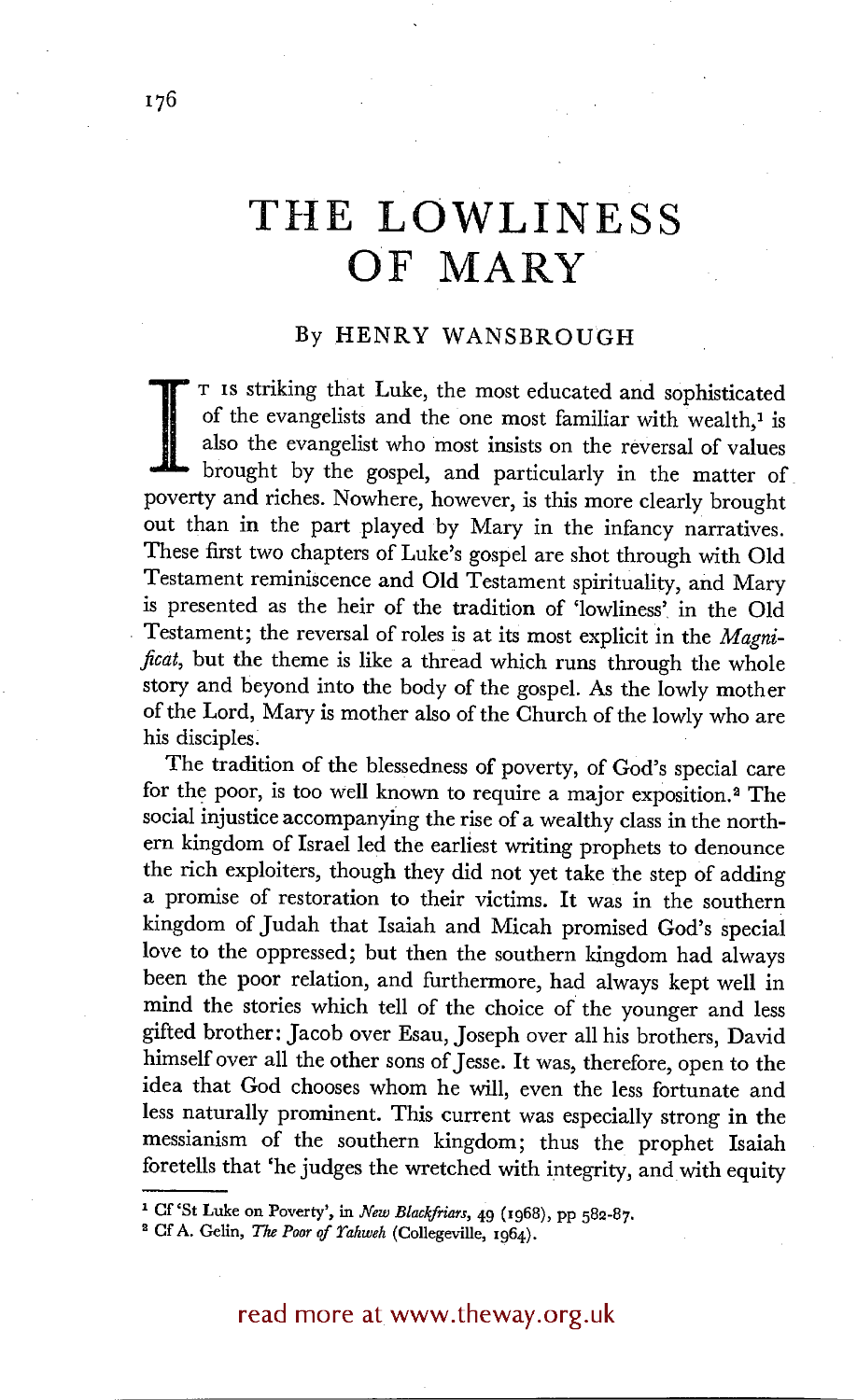gives a verdict for the poor of the land' ;8 and Micah hails Bethlehem Ephrathah, 'the least of the clans of Judah', as the birthplace of the Messiah. 4

Revelation is most often related to the events of history, the situation in which God's people find themselves, provoking them to reflect on their destiny; and in the next century, as the historical situation in Judah became more and more desperate with the warclouds gathering ever thicker on the northern and eastern horizons, Isaiah's prophecy of the remnant becomes more explicit in Zephaniah's contrast:

When that day comes

I will remove your proud boasters from your midst.

In your midst I will leave a humble and lowly people, and those who are left in Israel will seek refuge in the name of Yahweh.<sup>5</sup>

The qualification, 'when that day comes', refers this event to the final, eschatological visitation of Yahweh, when he will set all things right: the visitation which we know to have been introduced by the coming of the Messiah. During the babylonian exile and afterwards, this longing for the rehabilitation of the oppressed becomes a standard element of the hope expressed in the later chapters of the Book of Isaiah, 'for Yahweh consoles his people, and takes pity on those who are afflicted'. 6

The strength of this current becomes evident from its presence even in the Wisdom literature. In much of this, worldly success is regarded as Yahweh's reward for good sense and good behaviour; which makes it surprising that any room can be found for the unsuccessful, those for whom the favour of Yahweh is not expressed in material prosperity. And yet amid the praise of practical virtues, there paradoxically remains the clear realization that the apparently less favoured do enjoy a special place in the Lord's favour:

The Lord has thrown down rulers' thrones

and seated the humble in their place.

The Lord has plucked up proud men by the roots,

and planted the lowly in their place.<sup>7</sup>

But it is above all in the Psalms that God's protection for the poor, the weak, the needy, the afflicted and the lowly is most clearly and frequently expressed. This has an especial importance, because the Psalms provided the expression and the nourishment of the prayerlife of the Jews, and as such convey to us the most intimate testimony

<sup>8</sup> Isai 32, 4. <sup>4</sup> Mic 5, I. <sup>5</sup> Zeph 3, 11-12. <sup>6</sup> Isai 49, 13. <sup>7</sup> Sir 10, 14-15.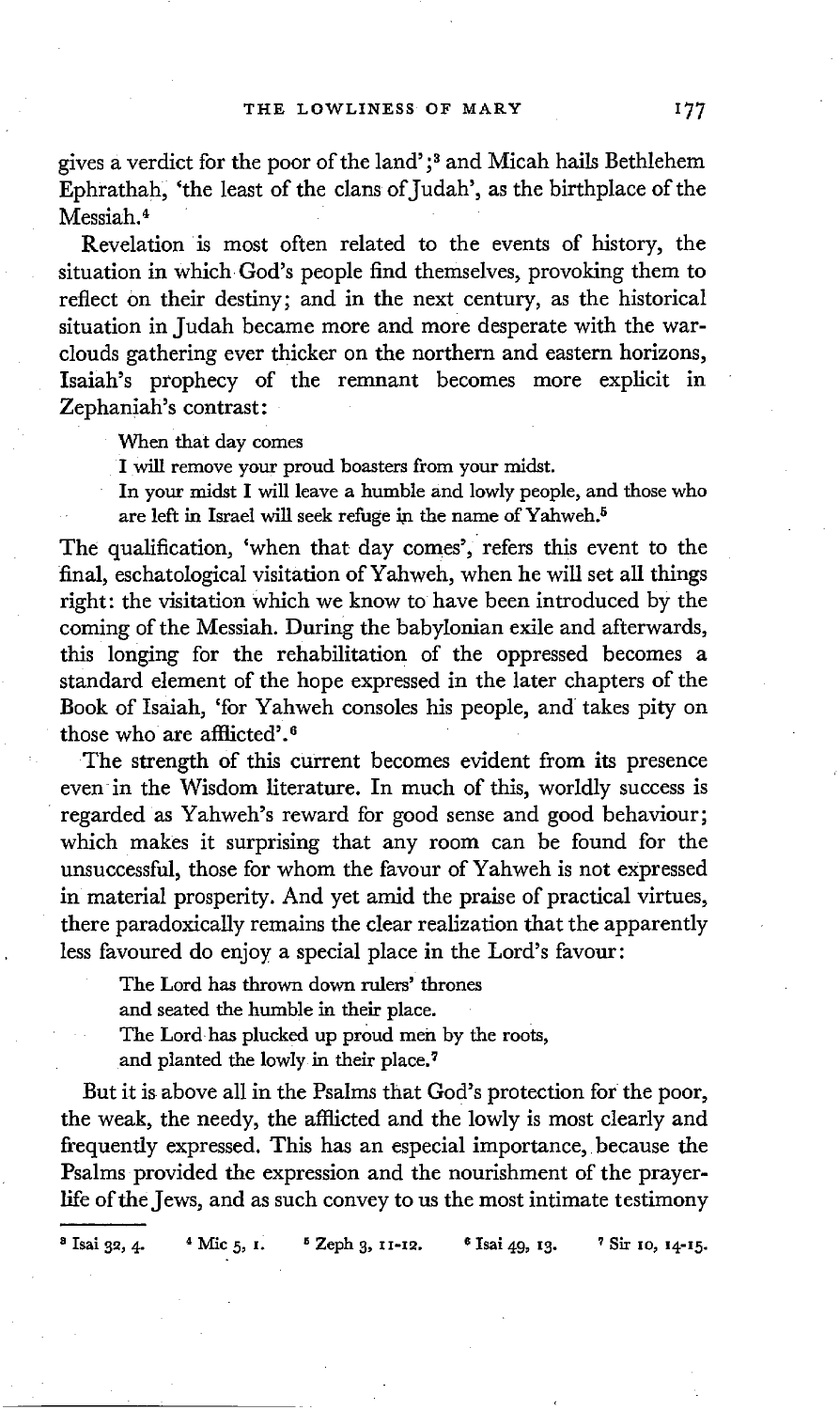of the aspirations of the people who were preparing for the Messiah. Here again the historical situation is linked to the development of the emphasis of revelation. For in the last centuries before Christ, the situation of the chosen people in Israel was truly a depressed one. Harried on the return from exile by the local inhabitants and neighbours, Palestine remained for over a century the battlefield between the Ptolemies of Egypt and the Seleucids of Syria, changing hands with bewildering frequency. When the latter finally gained firm control, this only opened the way to the persecutions of Antiochus Epiphanes and the oppression of his successors. There was scarcely any respite. A few decades later, the pagan and totally alien domination of the Romans was established, first through a client prince and finally by direct rule. The spirituality of the Psalms is so shot through with the longing of the lowly for liberation, and with confidence in Yahweh's eventual will to save, that it would be superfluous to single out individual expressions of it.

The final context for the New Testament spirituality concerning the weak and the needy is provided by the prayers of two highly divergent bodies within first-century Judaism. On many points the sectaries of Qumran were in revolt against conventional Judaism, but lack of self-confidence was not one of their 'characteristics. They had withdrawn from official Judaism in the conviction that it was insufficiently pure; they confidently expected that the Messiah would be revealed to themselves, enabling them to destroy the 'sons of darkness'. It is, therefore, all the more remarkable that, with this as the backbone of their spirituality, their prayers should be marked by an awareness that God's mercy comes to the unfortunate and oppressed:

You have not abandoned me in my distress and have listened to the sound of my wretched groaning; you have delivered the afflicted from the den of lions.<sup>8</sup>

At the other end of the spectrum of palestinian Judaism, the same awareness of the special claims which the needy have on the Lord is shown in the so-called Psalms of Solomon, which are in fact prayers of the Pharisaic school, composed in the middle of the first century before Christ:

In my affliction I called on the name of the Lord. I hoped in the help of the God of Jacob and was saved; for you, God, are the help and refuge of the needy. $9$ 

 $8 \text{ I QH } 5$ , 12-13.  $9 \text{ The Odes of Solomon}$ , 15, 1; 10, 6.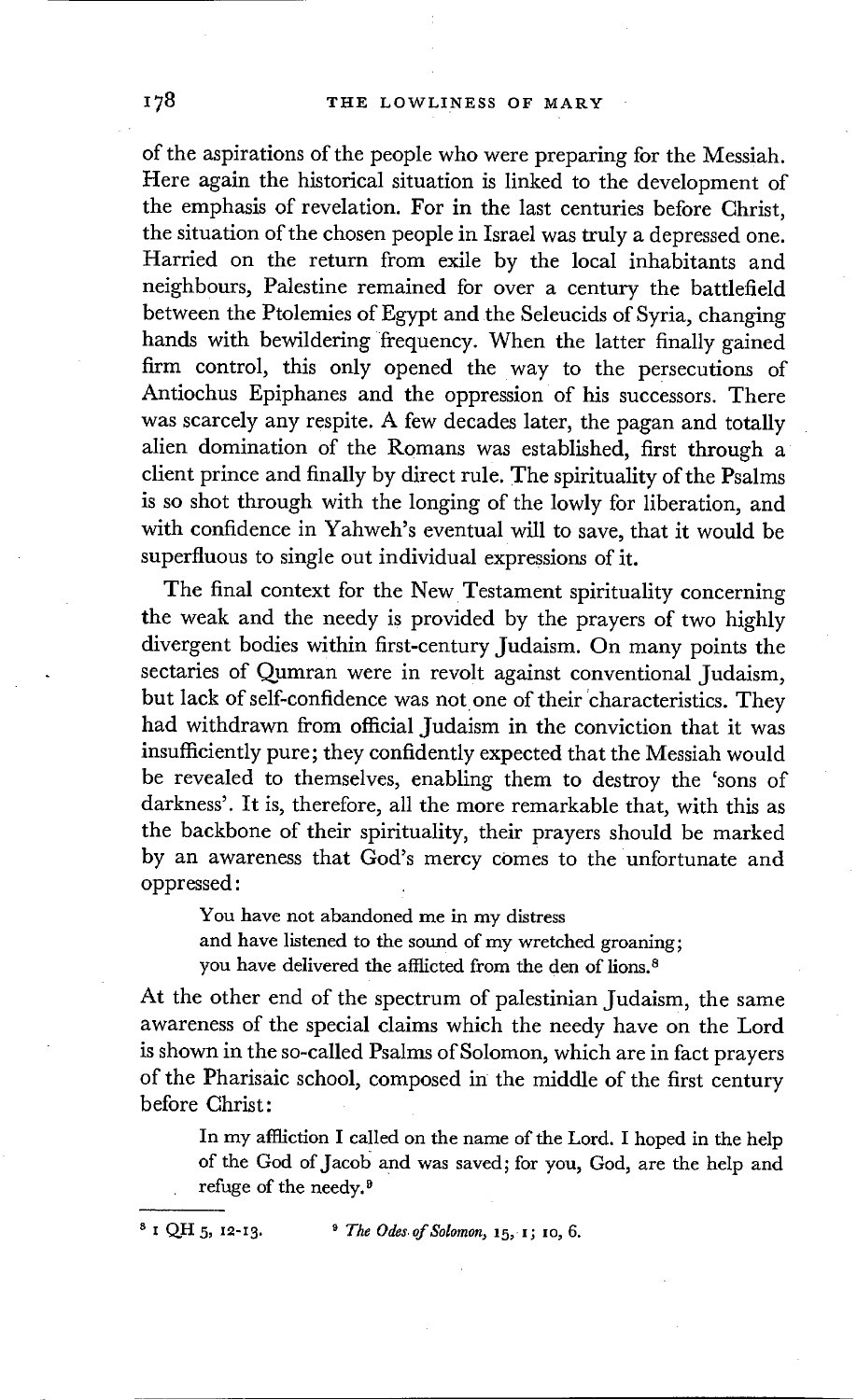There is, therefore, a current running through the history of the chosen people in the centuries before Christ, and becoming increasingly part of their prayer-life and spirituality, which recognizes that the poor, the needy and the afflicted are the special target, as it were, of God's saving power, that they have a special claim on him. What is perhaps most significant is that this aspiration is most clearly seen in the intimacy of prayer. It must have been a hope very deeply and personally felt among those sections of the people who are not normally literate enough to leave much trace of their own thoughts to subsequent generations.

In the *Magnificat,* Mary expresses this sentiment in the phrase, 'he has looked on the lowliness of his handmaid'. Before investigating how this idea fits into the theology of Luke, it is important to see exactly what is meant by 'lowliness'. It is a tricky word, not only because this particular english equivalent is somewhat archaic, but also because it needs to be carefully distinguished from others expressing similar ideas. The basic concept in the hebrew bible is rendered by *'anaw* or *'ani:* which in the greek bible normally used by the New Testament writers - certainly by Luke in these early chapters -- becomes *tapeinos*. However, the important secondcentury A.D. translators of the Bible, Aquila and Symmachus, avoid this greek word. Aquila prefers *praiis* (meek or gentle), and Symmachus *ptōchos* (poor or needy). It was certainly of concern to them to get it right; for their influential near-contemporary, Rabbi Joshua ben Levi, teaches that the quality described is the greatest of all virtues, above even observance of the Law -- though of course this evaluation did not go unchallenged.<sup>10</sup> A complete study of the fifty-two cases where *'anaw* and *'ani* are used in the Psalms shows that up to this time, or in this context, they point uniquely to a passive state rather than to an active response. They refer to those who are exploited, oppressed, wounded, deserted, devoid of help, orphans, in a state of need. On rare occasions, it is true, the parallel expression used in the other half of the verse is 'those who seek God' or 'those whose hope is in God'. But in view of the overwhelming homogeneity of the uses of the word, it is more reasonable to regard these as expressing attitudes naturally associated with such wretchedness and exploitation rather than as part of the meaning of the word. There is, then, a very real basis of

<sup>&</sup>lt;sup>10</sup> Cf *Jerome Biblical Commentary*, ed. R. E. Brown, *et al* (London/New York, 1969), 69: 64-68, pp 571ff; Strack & Billerbeck, *Kommentar zum N.T.*, I, p 194.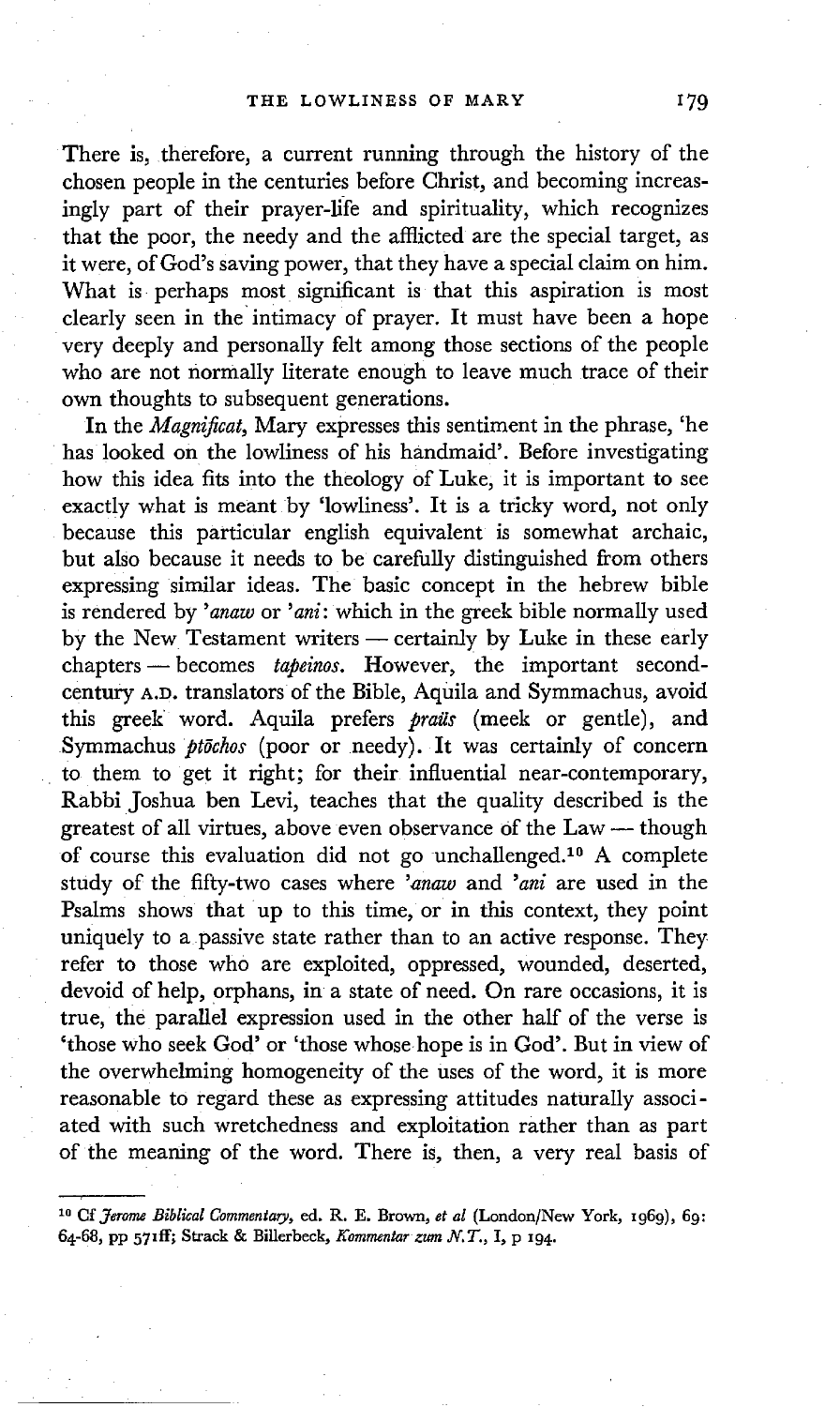actual oppression in the sense of the word itself: one which cannot be reduced to a mere spiritual disposition. It is only in the Book of Proverbs that the spiritual disposition arising from such destitution comes to the fore, in such sayings as:

The fear of Yahweh is a school of discipline; before there can be honour there must be humility, $<sup>n</sup>$ </sup>

This emerging spiritual nuance continues to reveal itself in the writings of Qumran, where 'lowliness' goes with 'the practice of truth in common'; and it is the quality which, with loving charity, must accompany paternal correction.<sup>12</sup> But the ambivalence of the concept, or rather its dual aspect, persists, as is seen by the very different translations adopted by Aquila and Symmachus.

With this background, we can at last turn to the theology of Luke, where both aspects (the actual oppression and the spiritual response to it) have an important part to play. Throughout the gospels, of course, one of the major elements in the teaching of Jesus is that there is no possibility of earning merit with God. This was a lesson which must have come hard to the Pharisees and to all strictly observant Jews. No matter how hard the faithful religious observer repeats this truth to himself, he still maintains a lingering, all too natural, presumption that he has after all deserved better of God than the reprobate. Every Christian knows that this presumption is in fact indefensible; and it would be unfair to jewish, even pharisaic theology at the time of Christ not to say that even Pharisees knew it too. But the fact remains that Judaism was a religion of such strict observance that this erroneous and easily-fostered presumption did in fact flourish. Its error had to be stressed endlessly by Jesus: his eating with outcasts and religiously impure, his showing no concern at all about actually touching the unclean, such as lepers. The parable of the workers in the vineyard in Matthew must originally have focused on this lesson. In its present context in the gospel, it seems to be intended to illustrate the fairly innocuous point that the first shall be last and the last first. But it is far more unsettling than a mere temporal disarrangement. It is not the order of payment which upsets the early workers, but the fact that the paymaster seems to have no conception that they have earned more; he has no conception of deserts. To him merit seems to be irrelevant. The same point is made by Matthew in his parable of the wedding-feast,

<sup>11</sup> Prov  $15, 33$ ;  $18, 12$ .  $12$  Cf  $1$  QH  $5, 3, 25$ ;  $2, 32$ ;  $18, 14, 22$ .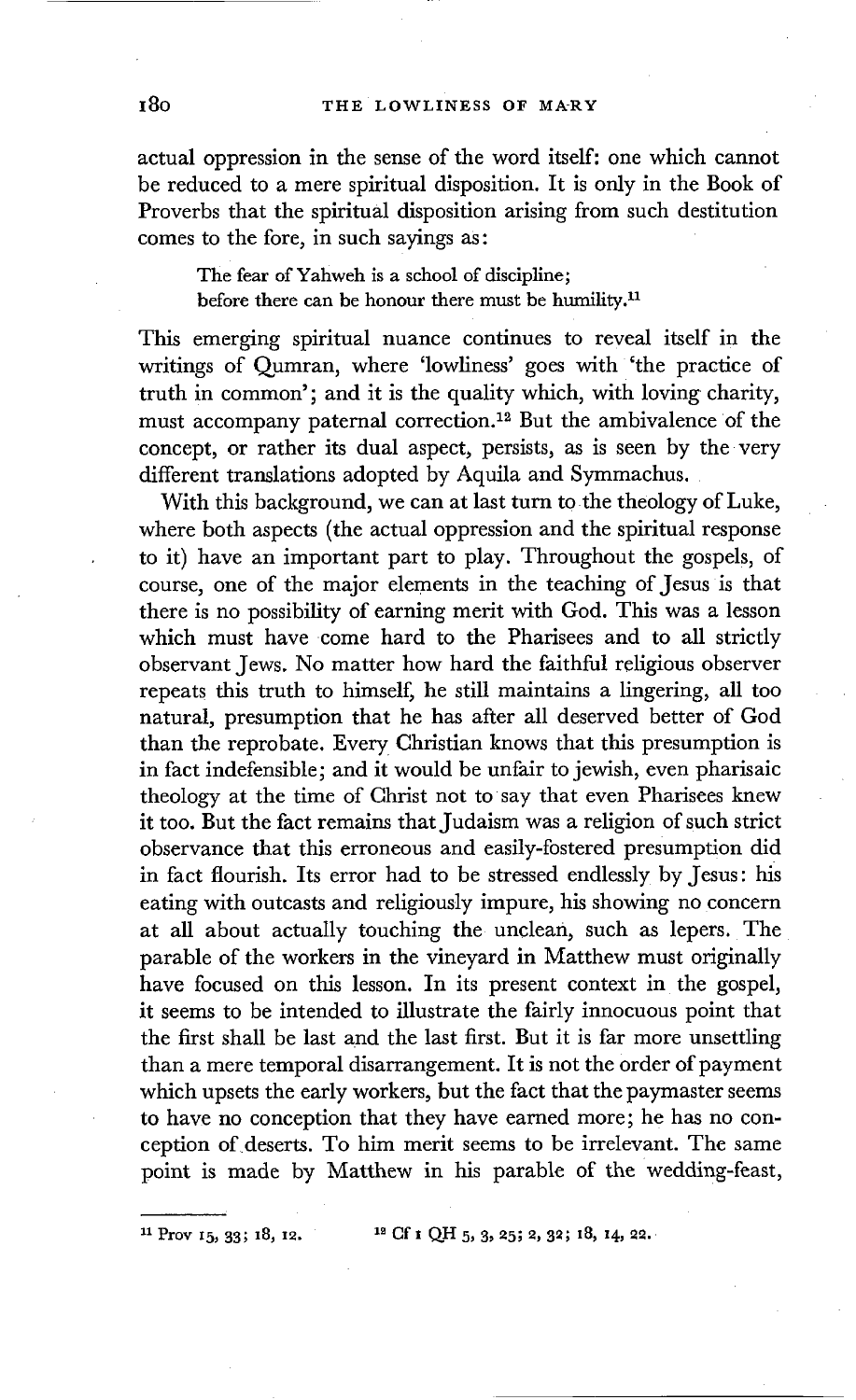when the appropriate long-invited guests will not accept their moment to come. They must represent the Jews, so preoccupied with their due (religious) presuppositions that they cannot recognize anything outside these.

The contrast in Luke's treatment is instructive: he emphasizes that it is the poor, afflicted and underprivileged who are invited to replace the absent guests, It does not seem primarily to be a religious distinction so much as one of material privilege; for those who refuse the invitation are prevented specifically by the acquisition of possessions: a point which is not at all clear in Matthew.

The contrast between the opening speech of Jesus in Matthew and in Luke is also instructive, for in each case this constitutes a sort of manifesto or programme. In Matthew it is the Sermon on the Mount, which starts with the beatitudes: a list of dispositions required for entering into the kingdom of heaven. In Luke, on the other hand, it is the declaration in the synagogue at Nazareth which provides Jesus's programmatic first proclamation. Here he declares that he has come to remedy the ills of captives, the blind and the downtrodden, the real classes of the underprivileged. When Luke comes to his version of the beatitudes, those who receive the blessing are again not so much those who are spiritually open to the kingdom as those who are in real need: the poor, the hungry (not, as in Matthew, the poor *in spirit* or those who *hunger for justice),* the weak and the despised. In Luke's great stories of conversion, it is again the despised who are welcomed. All we know about the sinner who wept at Jesus's feet in Simon's house is that she was despised for her bad reputation; 18 it would be a distraction to know what her sin was. Salient features in the story of the Prodigal Son are the self-humiliation of the son and the contempt of his brother, as well as the utter destitution of the son in his foreign land. 14 Similarly with Zacchaeus: the contempt in which he is held comes out in the expostulation of the bystanders that Jesus should invite himself to his house perhaps also in the derogatory remarks about his stature.<sup>15</sup> And it is clear that Luke is highly sensitive about good repute.<sup>16</sup> From the very beginning, the poor are the ones to pay Jesus homage, in the person of hired shepherds, who are doing the unenviable job of watching the sheepfolds at night.

<sup>13</sup> Cf Lk 7, 39. <sup>14</sup> Cf Lk 15, 19. 30. 15-17.

Is Cf Lk 19, 3. 7.

<sup>&</sup>lt;sup>16</sup> Gf Acts 5, 34; 6, 3; 16, 12, etc.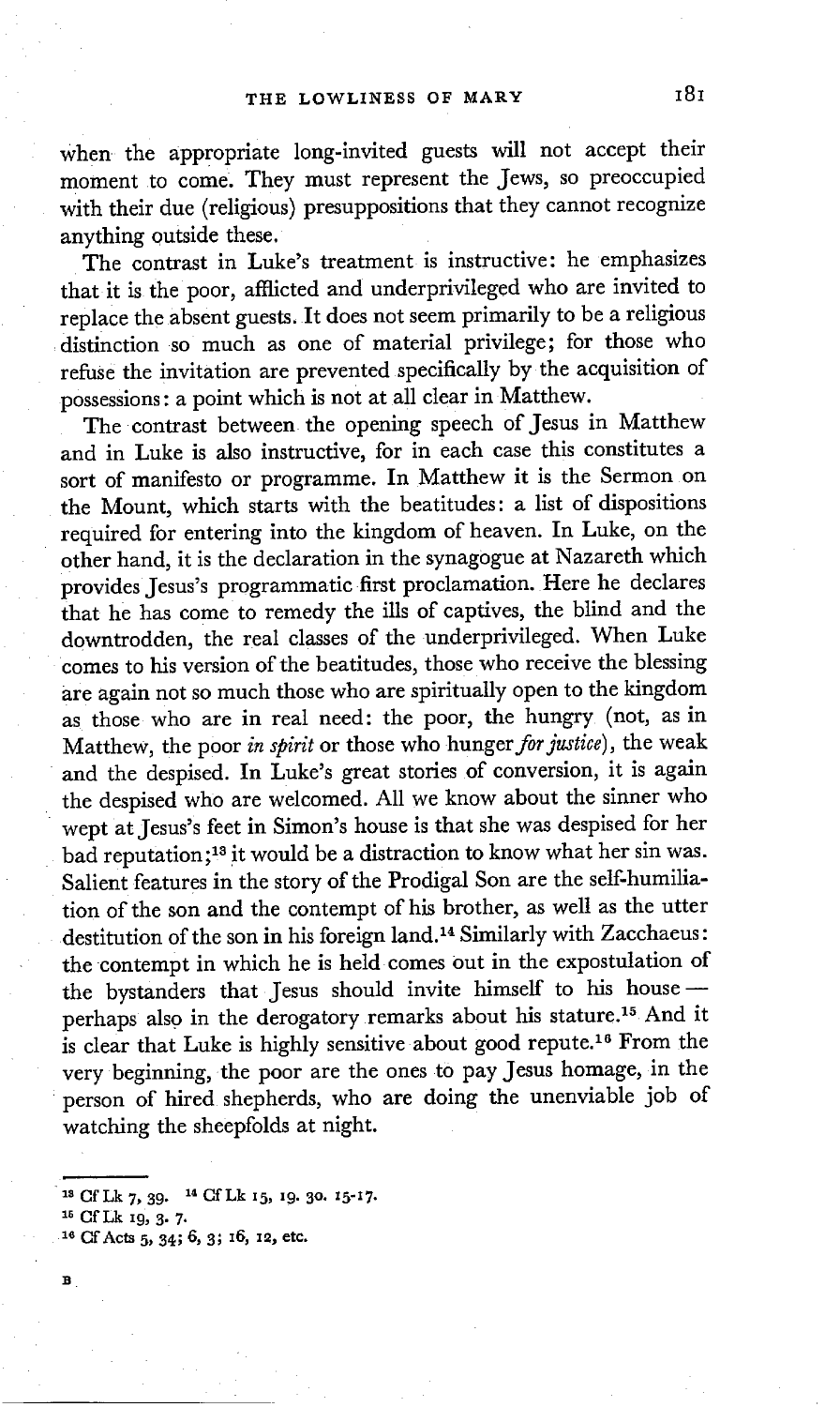Luke insists, then, that the underprivileged and oppressed are the special object of the Lord's favour. This element in the concept of *'ani-tapeinos* is amply illustrated in his gospel. But the other element, the resulting spiritual disposition of openness to and total dependence on God, is also prominent. In the conversion stories mentioned above, the will to turn to Jesus or to be converted no doubt depends from a realization of the desperateness of the situation, that there is no one else to turn to. The attitude is perhaps illustrated best of all by the story of the good thief. Just as the shepherds pay homage to Jesus at the beginning of his earthly life, so in its last moments the dying thief acknowledges his guilt  $-$  his lowliness - and turns to Jesus for salvation. But also elsewhere, Luke is more explicit about the need for this attitude of humble expectancy. This is shown in the parable of the wedding-guests, where the humble guest is raised to a higher position and the selfconfident displaced to the bottom of the table,<sup>17</sup> and best of all in the memorable contrast of the Pharisee and the tax collector at prayer, is

Such is the attitude of the evangelist in the course of the gospel to the two aspects of the concept of *'ani-tapeinos.* But nowhere is it more central to Luke's message than in his treatment of Mary, and particularly in her canticle, the *Magnificat,* which serves to sum up the whole matter. What the origin of this hymn may be has been hotly disputed: whether it was composed by Luke himself, or taken over from popular hymnology, being originally composed perhaps during the Maccabaean persecution. A firm answer is no more necessary than it is possible, for we must credit Luke with putting into Mary's heart and on her lips a hymn which expressed what he felt should be expressed, wherever he derived the material. A basic insight into the hymn is given by its similarity to the song of Hannah, mother of Samuel. She too conceived with God's special help a son who was to be crucial in the history of God's people; but the important point is that Hannah had been barren and despised for her barrenness, and so Mary's song also is presented as the song of thanksgiving of the afflicted who has received God's help. This is reinforced by another quotation: the phrase 'he has looked upon his lowly handmaid' is in fact a repetition of Hannah's first prayer, 'if you will look upon the distress of your handmaid' (similarity is disguised in the familiar translation). 19 Verbally, the

<sup>17</sup> Cf Lk 14, 7-11. <sup>18</sup> Cf Lk 18, 9-14. <sup>19</sup> I Sam 1, 11.